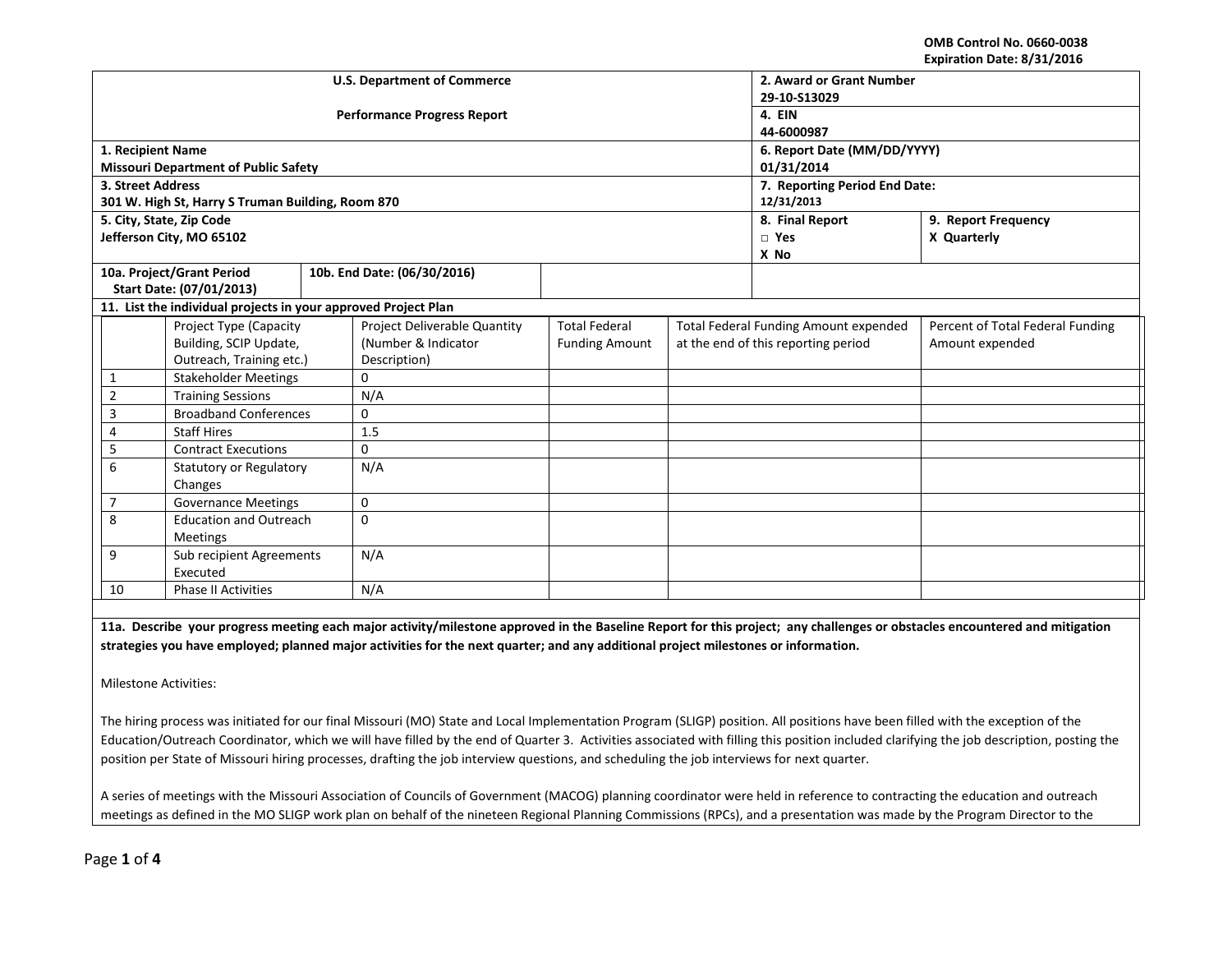MACOG regarding the contractually proposed work plan and to identify and engage the proper stakeholders to participate in the process. A draft contract was developed by the Missouri SLIGP team and a thorough legal review conducted before submission to the MACOG for final execution. Finalization of the contract will occur during the next quarter per State of Missouri contract requirements, as well as finalization of the outreach meeting schedule being developed cooperatively between both parties.

### Other Activities:

During this quarter, we have been engaged in activities to launch SLIGP successfully in Missouri. We have continued to develop our public safety stakeholder database (urban, rural, by discipline) containing agency information and points of contact, and have continued to develop and update our internal SharePoint site to track milestones and workflow for SLIGP, and to manage documents and content associated with the program.

Representatives from Missouri's SLIGP team attended a number of meetings during this quarter. The SLIGP Project Manager attending a FirstNet presentation in Arlington, VA on December 12, 2013, while the Director, Assistant Director and Assistant Project Manager attended Regional Homeland Security meetings in both the St Louis and Kansas City areas to discuss FirstNet and SLIGP. During attendance at the Kansas City meeting, Missouri SLIGP team members met with Kansas SLIGP team representatives and discussed the planning process and the best way to approach stakeholders from regions important to both states.

The Missouri SLIGP project team has worked diligently during this quarter to assist in the development of an executive order to form Missouri's governance structure. In addition to that activity, the Missouri SLIGP team has been developing forms and tracking databases to record activities during the SLIGP outreach process. The team has also been updating the SharePoint Portal developed and being utilized to manage all project documentation and tracking databases, developing education and outreach content, and developing a meeting schedule for the Public Safety Broadband Network (PSBN) governance in Missouri and revision of the statewide communications interoperability plan (SCIP) to incorporate PSBN. Finally, the Missouri SLIGP team prepared and submitted a quarterly progress report and modified expenditure plan to the Federal Program Office (FPO) during this quarter as well.

**11b. If the project team anticipates requesting any changes to the approved Baseline Report in the next quarter, describe those below. Note that any substantive changes to the Baseline Report must be approved by the Department of Commerce before implementation.**

We have attached a letter to this report requesting a match proportionality waiver for this reporting period. The State of Missouri will meet match requirements as noted in the approved budget during the life cycle of the grant.

### **11c. Provide any other information that would be useful to NTIA as it assesses this project's progress.**

Most of our work this quarter focused on preparative activities for launching our education and outreach process scheduled to begin next quarter, and on the transition of new and existing staff members onto the SLIGP project team. This has included a review of our internal processes for reporting and tracking measures, deciding on a process to contract stakeholder meetings and getting to work on the contract(s), and working out our financial processes with contractor(s).

**11d. Describe any success stories or best practices you have identified. Please be as specific as possible.**

We have initiated an internal SharePoint site for SLIGP will help our team members to keep accurate and thorough records of activities, and share and access documents and forms associated with the program. The site is an excellent tool for helping us to remain organized and keeping us on target.

**12. Personnel**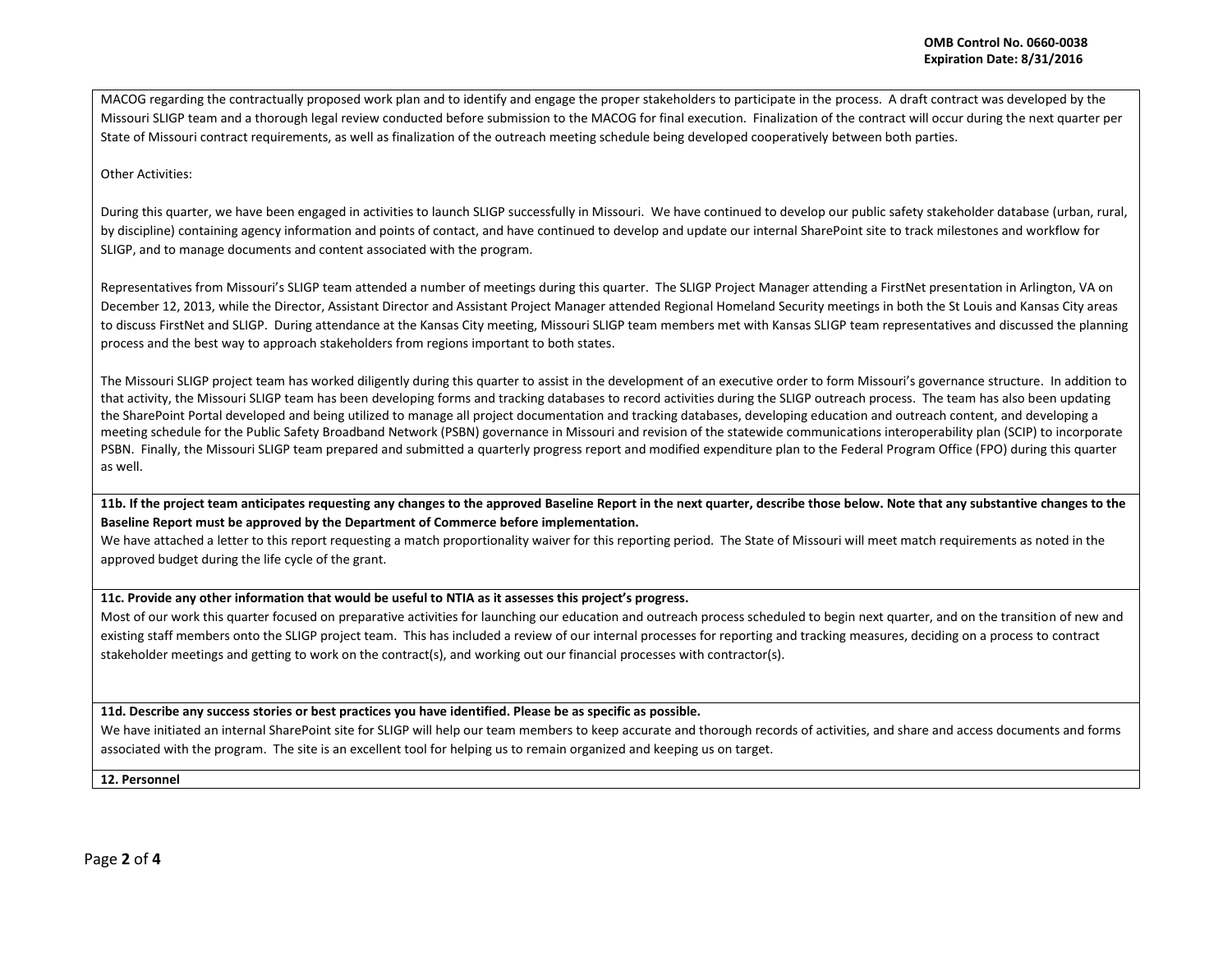# **12a. If the project is not fully staffed, describe how any lack of staffing may impact the project's time line and when the project will be fully staffed.**

The project is almost fully staffed with the addition of the grant specialist and part-time office support. Our existing Education/Outreach Coordinator was promoted to Assistant Project Manager during the last quarter, leaving the Education/Outreach Coordinator position vacant. Since that time we have posted the position, received applications, developed interview questions, and scheduled interviews for the vacancy. We anticipate hiring a new Education/Outreach Coordinator during Quarter 3, as projected in our Baseline/Expenditure Plan, upon completion of interviews.

## **12b. Staffing Table**

| Job Title                        | FTE % | Project(s) Assigned                                                                    | Change                |
|----------------------------------|-------|----------------------------------------------------------------------------------------|-----------------------|
| Director/SWIC                    | 0.5   | Provide oversight and coordination for the SLIGP project                               | Started Work on SLIGP |
| <b>Assistant Director</b>        | 0.5   | Provide technical support and oversight to the SLIGP project                           | Started Work on SLIGP |
| <b>Project Manager</b>           | 1.0   | Responsible for accomplishing objectives by planning and evaluating project activities | Started Work on SLIGP |
| <b>Assistant Project Manager</b> | 1.0   | Coordinate project activities to ensure cost, schedule, and quality standards are met  | Started Work on SLIGP |
| <b>Project Specialist</b>        | 1.0   | Provide project management support to deliver projects within budget and deadlines     | Started Work on SLIGP |
| Project Specialist (Assistant)   | 1.0   | Provide project management support to deliver projects within budget and deadlines     | Started Work on SLIGP |
| Education/Outreach Coordinator   |       | Responsible for coordination and implementation of public safety broadband program     | Not backfilled yet    |
| <b>Grant Specialist</b>          | 1.0   | Administers the grant life cycle process and coordinates implementation with the SWIC  | Started Work on SLIGP |
| Part-time Attorney               | 0.25  | Responsible for negotiating, writing, and executing agreements and contracts           | Started Work on SLIGP |
| Part-time Office Support         | 0.5   | Administrative support for the public safety broadband initiative                      | Started Work on SLIGP |

Add Row Remove Row

# **13. Subcontracts (Vendors and/or Subrecipients)**

**13a. Subcontracts Table – Include all subcontractors. The totals from this table must equal the "Subcontracts Total" in Question 14f.**

| Name                                                                        | <b>Subcontract Purpose</b> | Type             | RFP/RFQ | Contract | Start | End        | <b>Total Federal</b>   | <b>Total Matching</b>  | Project and % Assigned |
|-----------------------------------------------------------------------------|----------------------------|------------------|---------|----------|-------|------------|------------------------|------------------------|------------------------|
|                                                                             |                            |                  |         |          |       |            |                        |                        |                        |
|                                                                             |                            | (Vendor/Subrec.) | Issued  | Executed | Date  | Date       | <b>Funds Allocated</b> | <b>Funds Allocated</b> |                        |
|                                                                             |                            |                  | (Y/N)   | (Y/N)    |       |            |                        |                        |                        |
| TBD                                                                         | Regional Stakeholder       | Contract         | N       | N        | TBD   | <b>TBD</b> | \$165,000              | \$0                    |                        |
|                                                                             | <b>Meetings</b>            |                  |         |          |       |            |                        |                        |                        |
| TBD                                                                         | Phase II Support           | Contract         | N       | N        | TBD.  | <b>TBD</b> | \$777,838              | \$120,796              |                        |
|                                                                             |                            |                  |         |          |       |            |                        |                        |                        |
|                                                                             |                            |                  |         |          |       |            |                        |                        |                        |
|                                                                             |                            |                  |         |          |       |            |                        |                        |                        |
|                                                                             |                            |                  |         | Add Row  |       | Remove Row |                        |                        |                        |
|                                                                             |                            |                  |         |          |       |            |                        |                        |                        |
|                                                                             |                            |                  |         |          |       |            |                        |                        |                        |
| 13b. Describe any challenges encountered with vendors and/or subrecipients. |                            |                  |         |          |       |            |                        |                        |                        |

We have issued a single master agreement with the MACOG rather than 19 individual contract executions with each RPC as originally anticipated.

Page **3** of **4**